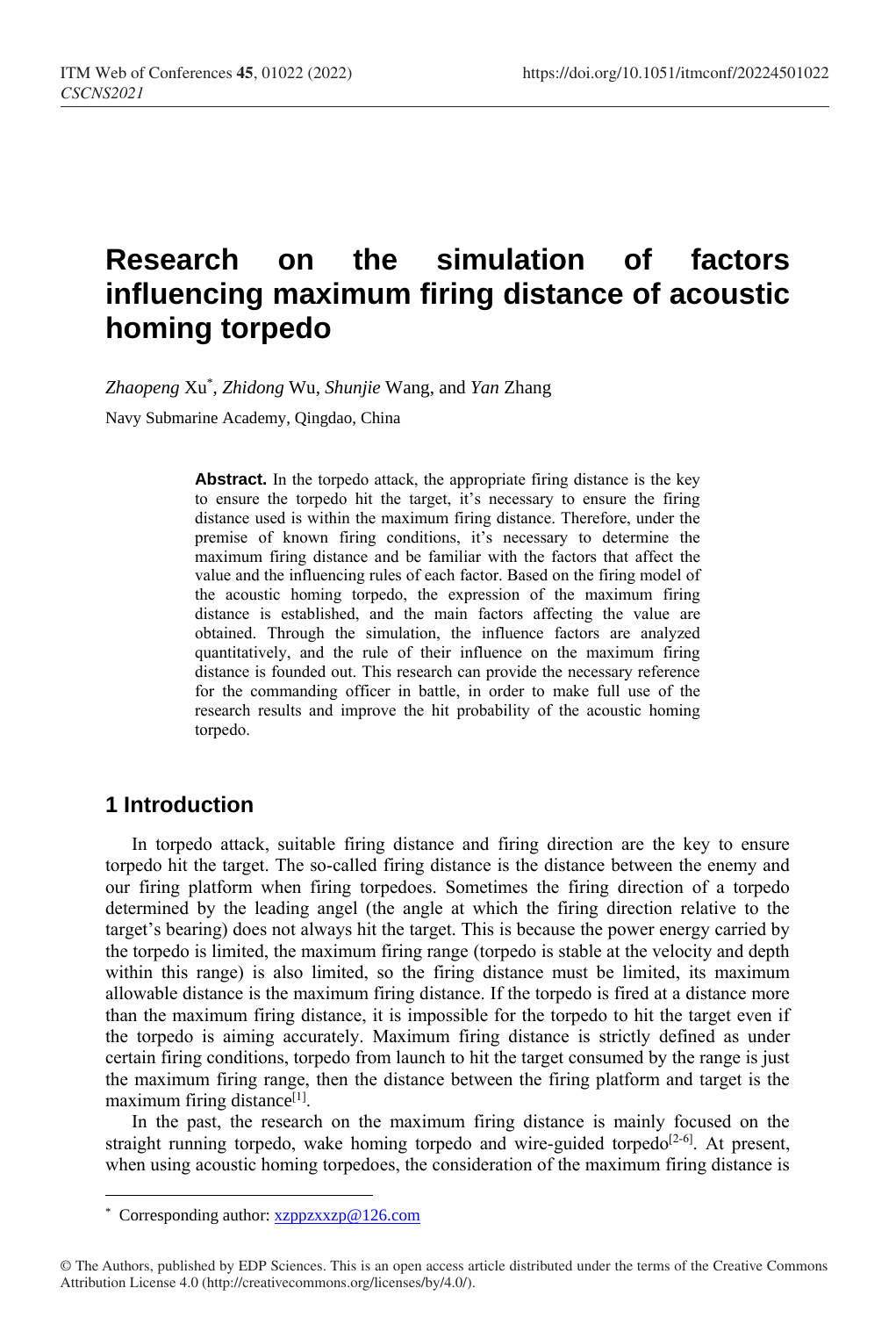not enough. Therefore, it is very necessary to study it deeply and find out the main factors that affect its value and the influencing rules of each factor, so as to provide the necessary reference for the commander when using the acoustic homing torpedo to ensure a high hit probability.

#### **2 Maximum firing distance and influence factors**

As shown in Fig.1,  $d_g$  and  $W_g$  are target position and firing platform position when firing respectively,  $C_m$  is the course of target,  $C_l$  is the firing direction when the torpedo is running out of the tube.  $\theta$  is the impact angle determined in advance by commanding and control system,  $\varphi$  is leading angle,  $Q_{mg}$  is the relative angle of target when firing torpedo.

*CT* is the operationing distance of acoustic homing torpedo, denoted by *r* ,*TW<sup>g</sup>* is the torpedo searching range, denoted by  $S_{l_1}$ ,  $S_{l_2}$  is homing track range<sup>[7]</sup>,  $D_{gj}$  is the maximum firing distance,  $T$  is the position point when the torpedo finds the target.

In the triangle  $W_g d_g C$ , according to the relationship between target velocity and torpedo velocity, we get:

$$
d_g C = \frac{V_m}{V_l} S_{l1}
$$
\n<sup>(1)</sup>

 $V_m$  is the target velocity,  $V_l$  is the torpedo velocity. The ration of target velocity to torpedo velocity can be expressed in  $m$ , which is velocity ratio. Then, according to the cosine theorem, the maximum firing distance is:



**Fig. 1.** Acoustic homing torpedo attack picture.

$$
D_{gj} = \sqrt{(S_{l1} + r)^2 + (mS_{l1})^2 + 2mS_{l1}(S_{l1} + r)\cos\theta}
$$
 (2)

And then we can get: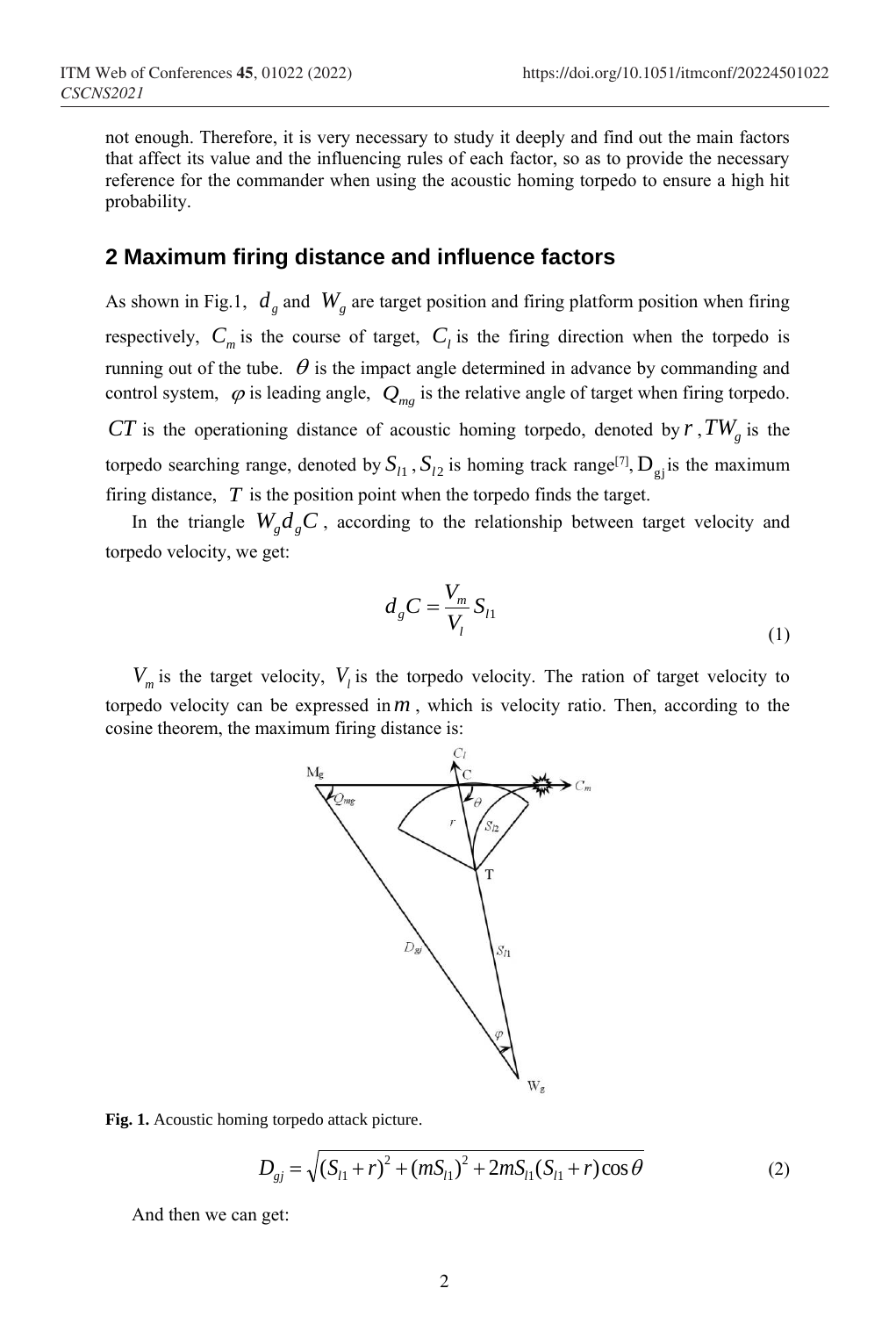$$
D_{gj} = \sqrt{S_{l1}^{2}(1 + m^{2} + 2m\cos\theta) + r(r + 2S_{l1} + 2mS_{l1}\cos\theta)}
$$
(3)

According to the definition of the maximum range:

$$
S_{lj} = S_{l1} + S_{l2} \tag{4}
$$

 $S_{ij}$  is the maximum range of torpedo, then

$$
S_{l1} = S_{lj} - S_{l2} \tag{5}
$$

The expression of  $S_{12}$  is explicit:

$$
S_{l2} = r \frac{1 - m \cos Q_m}{1 - m^2}
$$
 (6)

 $Q_m$  is the relative angle of target when the target is founded by the acoustic homing torpedo during the searching phase.

It's obviously to see from Eqn. (3), Eqn. (5) and Eqn. (6) that  $D_{gj}$  is related to  $V_m$ ,  $V_l$ ,  $S_{lj}$ ,  $r$  and  $Q_m$ , which are the main factors that affect the maximum firing distance.

Among the above parameters,  $V_m$  can be calculated by the commanding and control system,  $V_l$  and  $S_{lj}$  can be obtained according to the type of acoustic homing torpedo used. *r* is related to  $Q_m$  when the target is founded, and it changes with the difference of  $Q_m$ . This is because the operationing distance of the torpedo homing device will be quite different when the torpedo approaches the target with different relative angle of target or impact angle.

Usually, the relative angle of target when the homing device detects the target is approximately taken to be the impact angle during the straight running phase, then  $Q_m$  is equal to  $\theta$ . As shown in Fig1, supposed that the midline of torpedo homing sector found the target. As mentioned above, under the known conditions of  $V_m$ ,  $V_l$ ,  $S_{lj}$ , then  $D_{gi}$  can be expressed as a function of  $Q_m$  and  $r$ . So in order to find maximum firing distance, the key is to get  $r$  under different  $Q_m$  or  $\theta$ .

#### **3 Operational distance of acoustic homing device**

In the past, in the course of calculating the maximum firing distance,  $\dot{r}$  is usually taken as a fixed value, which usually takes the acoustic homing distance in the transverse direction of target. In fact,  $r$  varies with the difference of  $Q_m$ , so it is bound to bring some errors. Therefore, it is necessary to obtain  $r$  corresponding to different relative angle of target firstly, and then we can calculate the maximum firing distance accurately.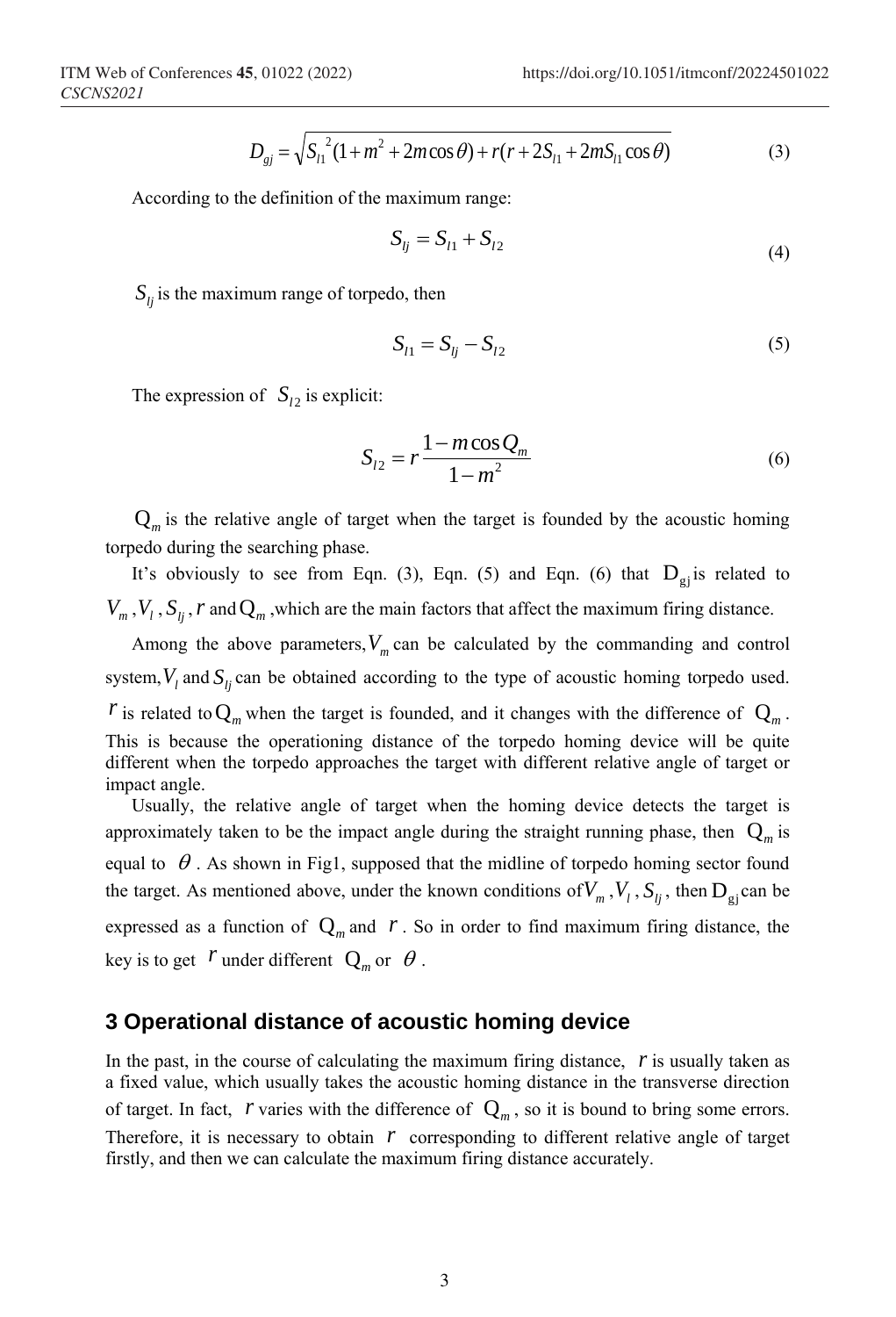The main factors affecting  $r$  are hydrologic condition<sup>[8]</sup>, target noise, target reflection intensity, torpedo self-noise, ocean reverberation, and the performance of torpedo homing devices are closely related to it<sup>[9]</sup>.

For active acoustic homing torpedo, in the process of calculating  $r$ , the establishment of the relationship varies with the main background noise. Here the main basis is whether the background noise is isotropic or not.

When the background noise is isotropic ambient noise, the theoretical calculation of *r* can refer to the active sonar equation:

$$
TL = (SL + TS - NL + GL - DT)/2 \tag{7}
$$

Where, TL is the sound propagation loss from the source to the target, SL is the sound level, TS is the target reflection intensity, NL is the background noise level, GL is the processing gain, and DT is the detection threshold of the torpedo homing device.

When the main background noise is ocean reverberation, the reverberation is not isotropic, then the active sonar equation becomes:

$$
TL = (SL + TS - RL - DT)/2 \tag{8}
$$

RL is the equivalent plane wave reverberation level. In ideal hydrologic condition, the active sonar of torpedo homing device is mainly affected by isotropic background noise, so in this paper, we adopt the Eqn. (7).

TL can be expressed as the sum of 201gr which is the expansion loss and  $\beta r$  which is absorption loss, that is:

$$
TL = 20 \lg r + \beta r \tag{9}
$$

 $\beta$  is the attenuation coefficient of sound propagation.

$$
\beta = (1.2488 \times 10^{-5} - 6.0535 \times 10^{-7} t + 1.4767 \times 10^{-8} t^2 - 1.5352 \times 10^{-10} t^3) \times (1 - 1.764 \times 10^{-5} h) f^2
$$
\n(10)

Where  $t$  is the temperature of seawater,  $h$  is the searching depth of torpedo and  $f$  is the center working frequency of torpedo.

Thus, Eqn. (7) can be written as:

$$
20\lg r + \beta r = (SL + TS - NL + GL - DT)/2\tag{11}
$$

The above equation is also called the active acoustic homing equation for torpedo, where:

$$
NL = 96 \lg V_l - 33 \lg f - 23.5 \lg h \tag{12}
$$

For active acoustic homing torpedo, TS is very important which affects r directly. TS depends on the size, the material of target as well as the angle of incident. The larger the geometric size of the target, the stronger the reflection is. The larger the reflection coefficient of the reflector is, the stronger the reflection is. The reflection is strong when sound wave incident from the target transverse. The reflection is week when sound wave incident from the front or rear of the target. In order to estimate the target reflection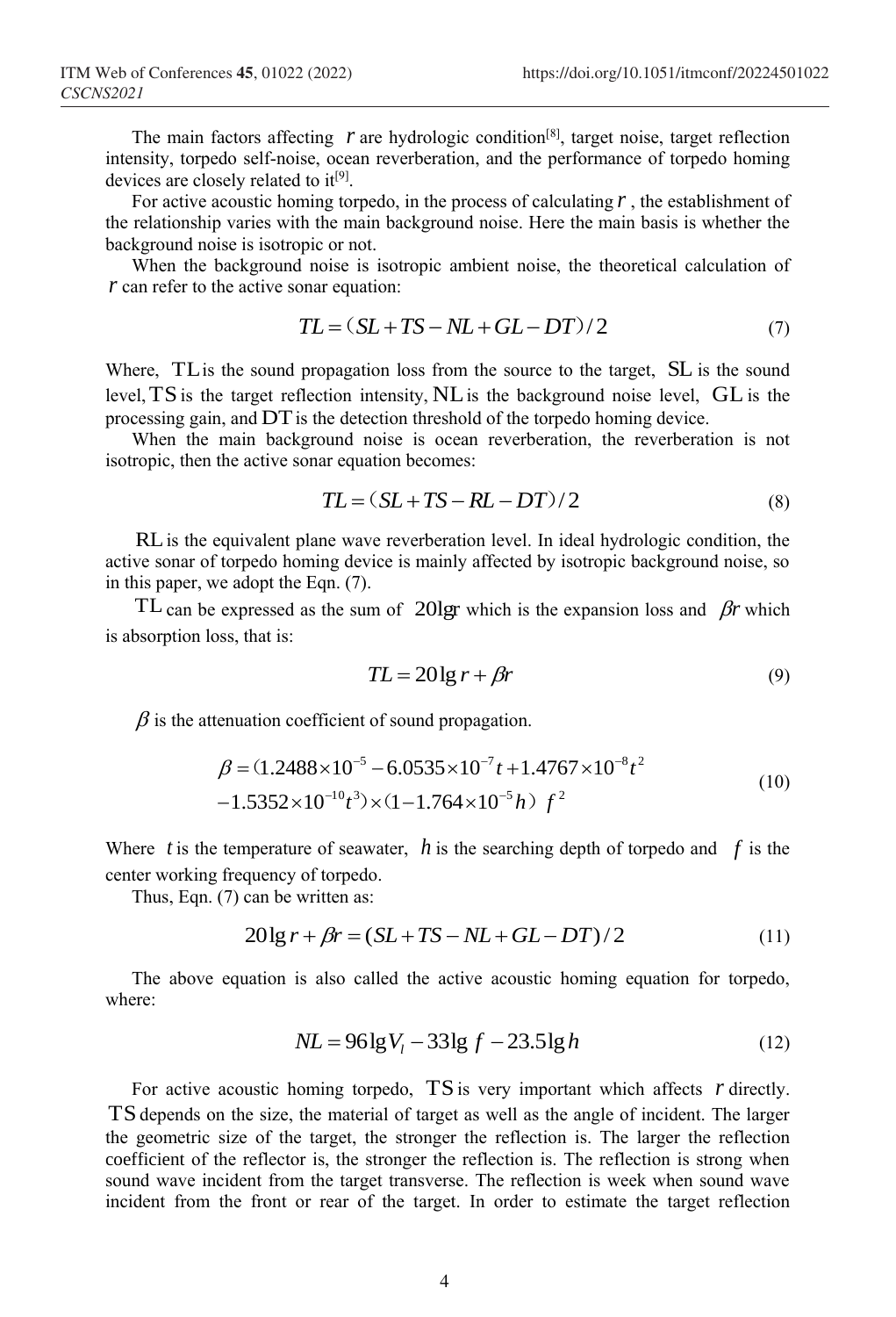intensity, the target can be equivalent to an ellipsoid, whose long and short semiaxes *A* , *B* ,*C* correspond to the length, width and draft depth of the target. For underwater target, *C* is the height. The target strength estimation equation is:

$$
TS = 10\lg(G^2U) \tag{13}
$$

$$
G = \frac{KABC}{2(A^2\cos^2 Q_m + B^2\sin^2 Q_m)}
$$
(14)

$$
U = \{0.251635Q_m^2 - 0.18555Q_m + 0.0365\sin[3(Q_m + 0.174537)] + 0.015X_m^2\sin(9Q_m/2)\}^{-1}
$$
\n(15)

*K* is the acoustic reflection coefficient, which is 0.94 for ships made of steel.

By substituting the above parameters into Eqn.  $(11)$ ,  *corresponding to* different  $Q_m$  can be obtained, and then the maximum firing distance under different  $\theta$  can be calculated according to the Eqn. (3).

For passive acoustic homing torpedo, under ideal hydrological conditions, *r* depends on the sound propagation loss. The theoretical calculation of *r* can refer to the passive sonar equation:

$$
TL = SL - NL + GL - DT \tag{16}
$$

Thus, Eqn. (16) can be written as:

$$
20\lg r + \beta r = SL - NL + GL - DT\tag{17}
$$

The above equation is also called the passive acoustic homing equation for torpedo, where:

$$
SL = 60 \lg V_m + 9 \lg T - 20 \lg f + 20 \lg k(Q_m) + 35.8
$$
\n(18)

T is the weight of target,  $k(Q_m)$  is the sound level of target, which is related to relative bearing of target.

$$
k(Q_m) = 0.3 + 3.9655 \sin Q_m - 105.1651 \sin^2 Q_m + 1093.9709 \sin^3 Q_m - 5596.9957 \sin^4 Q_m + 16776.5741 \sin^5 Q_m - 31451.003 \sin^6 Q_m + 37358.4773 \sin^7 Q_m - 27319.4625 \sin^8 Q_m + 11221.651 \sin^9 Q_m - 1981.3219 \sin^{10} Q_m
$$
\n(19)

Approximate form is:

$$
k(Q_m) = \sin|Q_m| + 0.3\tag{20}
$$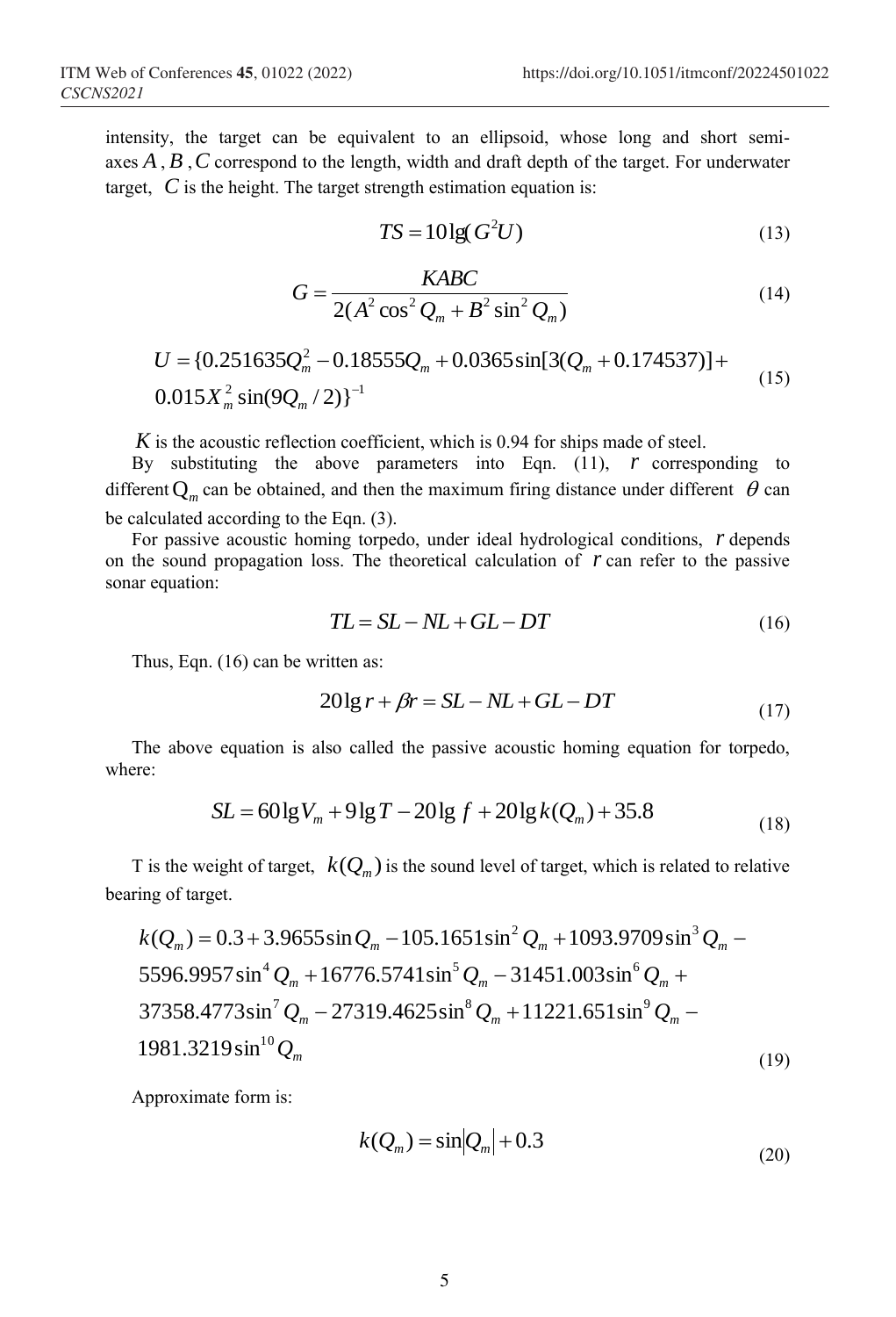By substituting the above parameters into Eqn.  $(17)$ ,  *corresponding to* different  $Q_m$  can be obtained, and then the maximum firing distance under different  $\theta$  can be calculated.

#### **4 Simulation and analysis**

Supposed the maximum firing distance is  $20 km$ , torpedo velocity is  $40 km$ , SL is 140 $dB$ , GL is 20 $dB$ , DT is 10 $dB$ , the center working frequency of torpedo is 24 KHz, *h* is 15*m*. The attacking area is an isothermal layer with a temperature of  $5^{\circ}C$ . The displace of target vessel 3000 ton. The target is submarine, whose intensity is according to the example  $[4.1]$  in the reference literature<sup>[10]</sup>. The target velocity is divided into three cases, namely12kn, 16kn, and 20Kn. Firstly, the opertioning distance of acoustic homing torpedo with different relative angle of target can be calculated. The simulation results are shown in Fig.2 and Fig.3 .



Fig. 2. Operationing distance of active acoustic homing torpedo.



Fig. 3. Operationing distance of passive acoustic homing torpedo.

It can be seen from the solution of r that its value is not related to the target velocity. In Fig.2, r is obviously discrete, which is consistent with the discreteness of submarine's strength. That is to say, if the intensity of the submarine is large in one direction, the operationing distance of active acoustic torpedo in that direction is large. The intensity of the target in the transverse direction caused by the reflection of the hull mirror is strong. The intensity of the target in the bow and tail direction affected by the shielding effect of hull and wake is weak. The intensity near bow  $\pm 30^{\circ}$  is strong, probably due to internal reflection of cabin structure.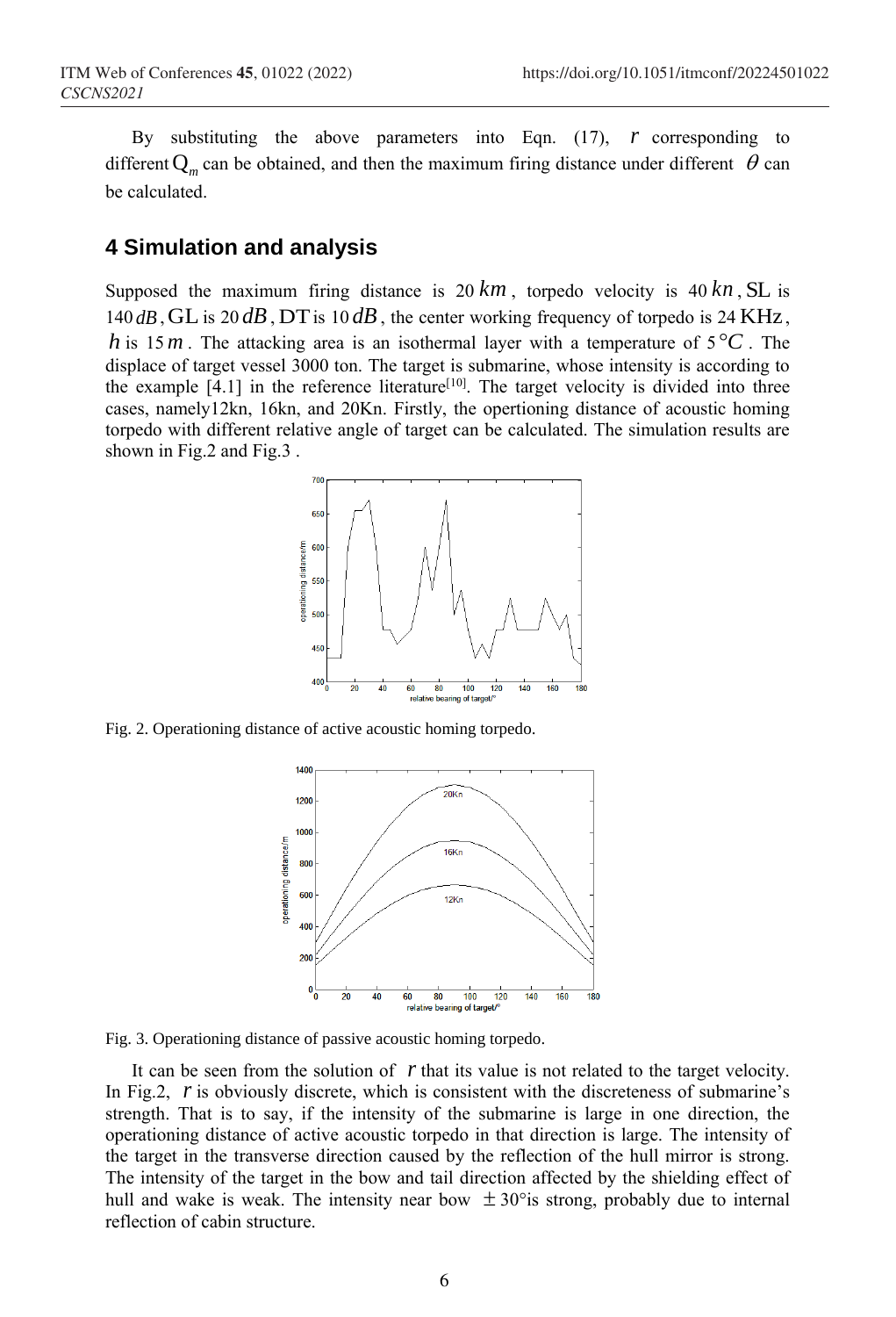As can be seen from Fig.3, when target velocity is fixed, *r* in the transverse direction is maximum, and  $r$  is decreasing gradually in the bow and stern directions. This fully shows that the torpedo homing device has a definite directivity, which is greatly affected by the relative angle of target. In addition, the higher the target velocity is, the bigger  $r$  is when the relative angle of target is fixed, because the higher target velocity, the more radiation noise, the easier torpedo homing device will find the target at a longer distance.

According to the above results, we can calculate the maximum firing distance under different target velocity and impact angle. The simulation results are shown in Fig.4 and Fig.5.



**Fig. 4.** The maximum firing distance of active acoustic homing torpedo.



**Fig. 5.** The maximum firing distance of passive acoustic homing torpedo.

As can be seen from Fig.4 and Fig.5, we can get the same conclusions.  $D_{si}$  decreases gradually with the increase of  $\theta$ , when the target velocity is fixed. In addtion, when  $\theta$  is small,  $D_{sj}$  increases gradually with the increase of target velocity. When  $\theta$  is large,  $D_{\rm sj}$  decreases gradually with the increase of target velocity.

As can be seen from Fig.3, the impact angle is 110°, when there is inflection point (here let's call it inflection point impact angel), and this inflection point impact angle will vary with the hydrologic environment and firing conditions.

According to the above simulation results, when the commanding officer is determined to use the acoustic homing torpedo, if the impact angle calculated by the commanding and control system is  $\theta_0$ , and the corresponding maximum firing distance is more the distance between target and out platform, then we can take measures to reduce impact angle, so that the maximum firing distance is appropriately increased to meet the firing condition. Or